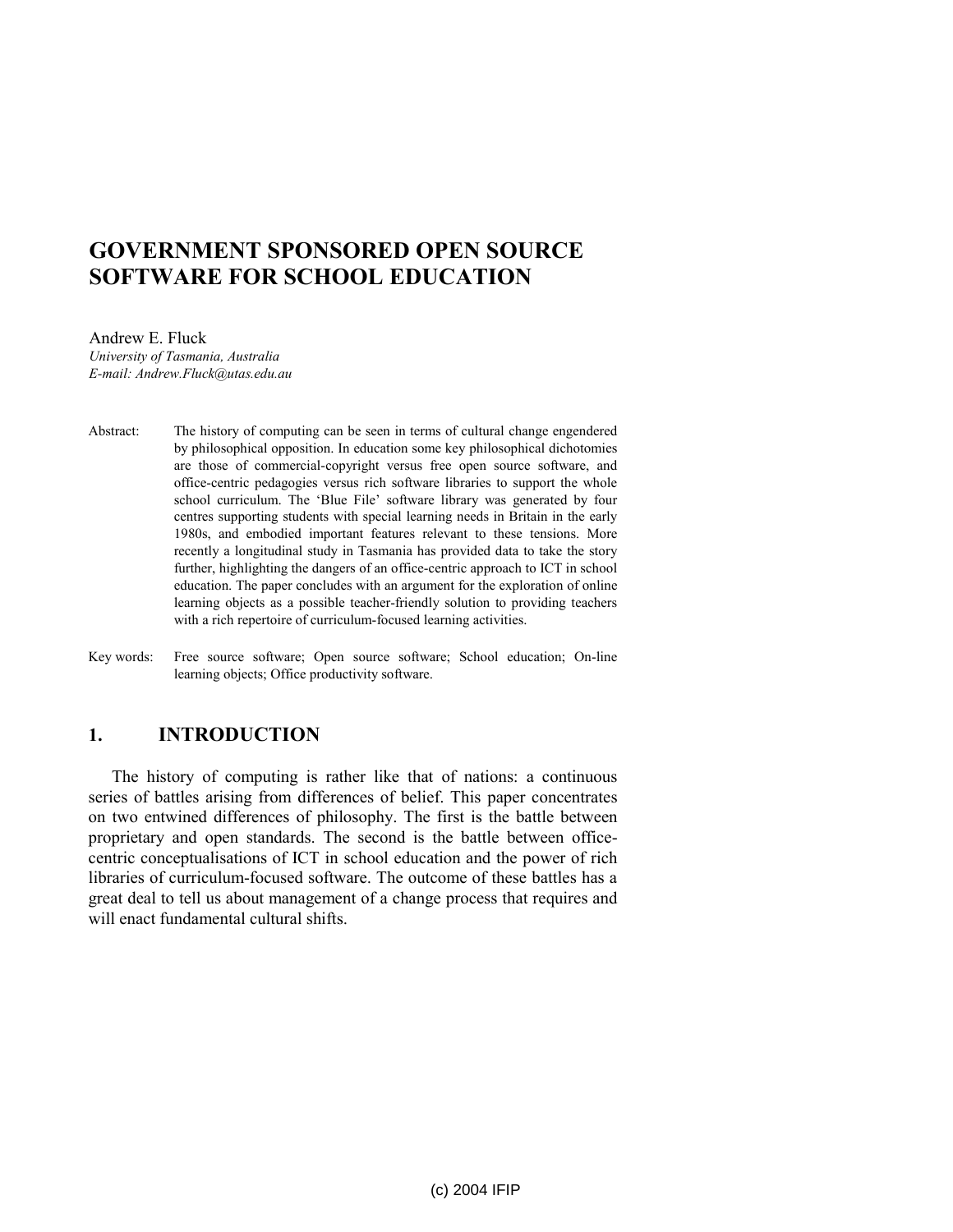#### **2. GOVERNMENT-SPONSORED SOFTWARE**

In the early 1980s the British government supported the introduction of ICT into schools by subsidising their purchase of the endemic BBC microcomputer. This model achieved export status and entered a second generation with the Archimedes range before obsolescence beneath the heels of the PC. Government support for educational software and teacher professional development was provided through the Micro-Electronics Programme that set up 14 regional centres for general education and four others to support children with special educational needs. These four SEMERCs (Special Education Micro-Electronics Resource Centres) were managed by Bob Dyke/Martin Littler (Manchester); Jean Tait/Andrew Fluck (Redbridge, London); Jean Johnston (Bristol) and Colin Richards/Derek Cooper (Newcastle). They were established in 1984 under the auspices of the Council for Educational Technology with Mary Hope as national coordinator (Jean Johnston in Vincent, 1989, p.276 & Saunders, 1984, p.95). Most were closed in 1989.

These four centres were responsible for the development of a range of software that was freely copyable, called 'The Blue File'. The writing of this software was promoted by encouraging and sharing ideas between teachers, commissioning programmers to implement software suggestions, providing release time for teachers to write programs themselves and by centre staff taking on all these roles. This range of software was primarily intended to be used by children with special educational needs. The programs therefore addressed basic skills such as matching, selecting, simple numeracy, switchoperated communication etc. Making the programs simple to operate for these students yet catering for a range of input methods to enable those with physical disabilities to use the software, represented a real challenge. Some of the most advanced technologies of the time were utilised to address these difficulties. Input devices such as the expanded keyboard, the photonic wand (a light-pen equipped with a small telescope was mounted on one arm of some eye-glasses), touch screens, all kinds of switches, and in particular the Concept Keyboard, were used. This latter was a touch sensitive tablet upon which a sheet of paper could be placed carrying pictures or icons representing elements of a learning situation. When connected to a simple word processor, students could write sentences by merely touching pictures or phrases on the paper as it rested upon the concept keyboard. Output devices such as robotic devices, turtles, musical instruments and voice synthesizers were also employed.

Some of the key aspects of this software are recognised as important today, such as their framework or content-free nature, the customisability of tools and toolbars, and the capacity to adapt to user-defined input devices.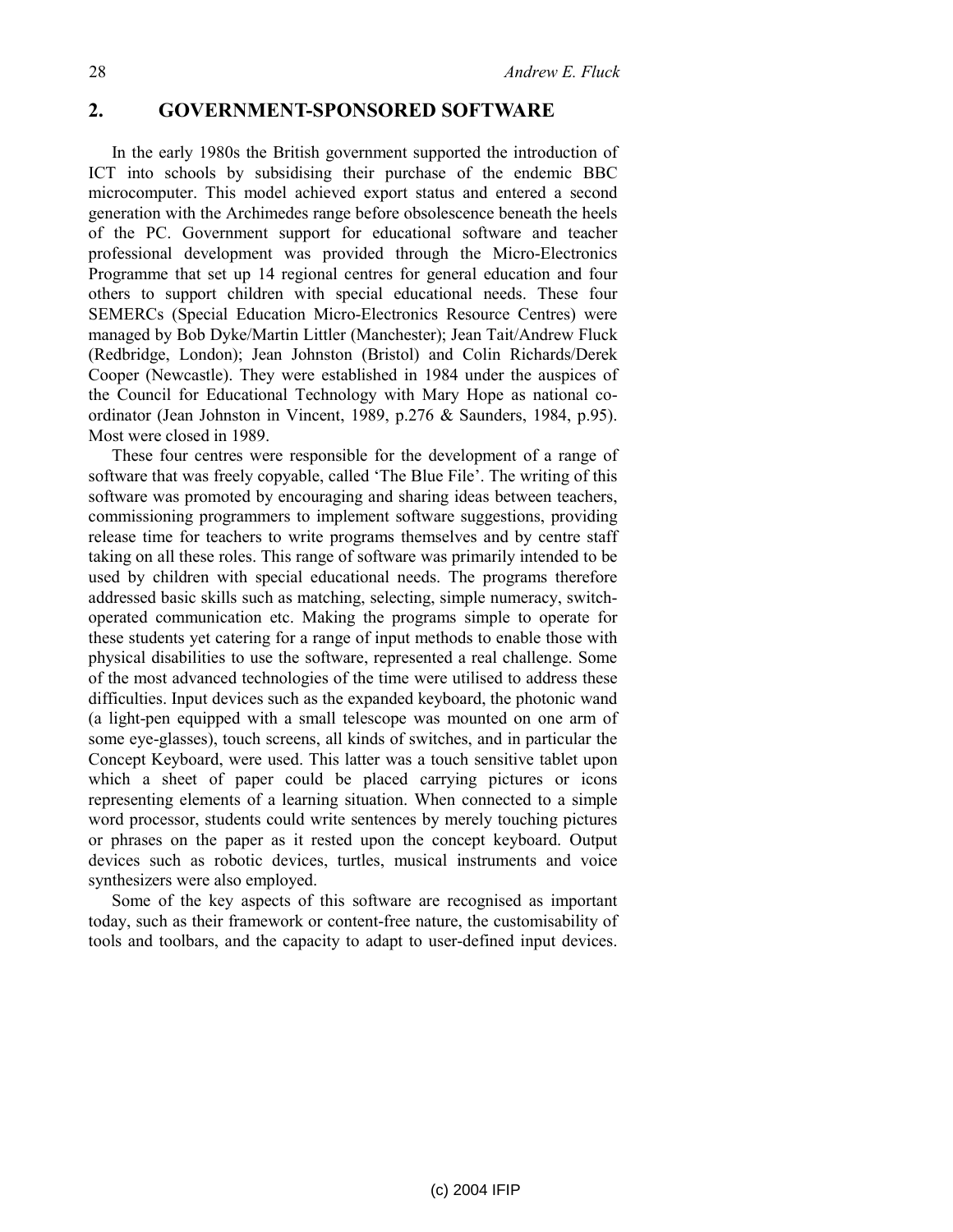This was recognised as vital to accommodate the range of intellectual and physical abilities of the children with special needs, and this kind of accessibility is now built into operating systems. Another important aspect of this software library was its breadth of curriculum coverage, offering simulated canal locks, activities to teach life skills and tools to promote literacy through interactive scene construction.

The 'Blue File' programs were freely copyable for educational use in the United Kingdom and were distributed around the world, even in Western Australia (Morgan, 1990 ,p.14). Most were for the Acorn BBC computer, but many were later transferred to the PC platform. Over thirty titles became available, as described in Table 1.

*Table 1.* Blue File software descriptions

| Title                          | Description                                                                                                                                                                                                                        |  |  |  |
|--------------------------------|------------------------------------------------------------------------------------------------------------------------------------------------------------------------------------------------------------------------------------|--|--|--|
| Acorn Speech<br>programs       | Six simple programs incorporating spoken instructions from the<br>voice output hardware.                                                                                                                                           |  |  |  |
| <b>Annual Review</b><br>System | Database for tracking individual students through personal<br>curriculum plans.                                                                                                                                                    |  |  |  |
| Beans on Toast                 | A sequencing simulation for cooking a meal using a gas cooker<br>with rich graphics and animations.                                                                                                                                |  |  |  |
| <b>Belmont Programs</b>        | Nine programs covering colouring, matching, money and<br>sequencing for children with severe learning difficulties.                                                                                                                |  |  |  |
| Berkshire Catalogue            | Software database which indexes programs according to their<br>curriculum area and age level.                                                                                                                                      |  |  |  |
| Brian Apter<br>programs        | Visual stimulus programs for young switch users.                                                                                                                                                                                   |  |  |  |
| Compact $1+2+3$                | These programs aim to stimulate language by giving a wide range<br>of simplified scenes controlled by switches, the keyboard or the<br>concept keyboard.                                                                           |  |  |  |
| Driver                         | Simulation of driving a car, using the concept keyboard as an input<br>device for the steering wheel, gear stick and foot control pedals.                                                                                          |  |  |  |
| Early Fingers                  | Targeting etc using a multiple-point infra red scanning touch<br>screen from the Spastic Society. The programs feature animated<br>cats and mice and cover sequencing, targeting, tracking, early<br>number concepts and painting. |  |  |  |
| ECL                            | A collection of software for the Tandy book and concept keyboard<br>on counting, measuring and matching.                                                                                                                           |  |  |  |
| Eresby software                | Multiple input device programs (QWERTY or concept touch<br>sensitive keyboards, or sound sensitive micromike) on dressing,<br>counting, memory, and drawing.                                                                       |  |  |  |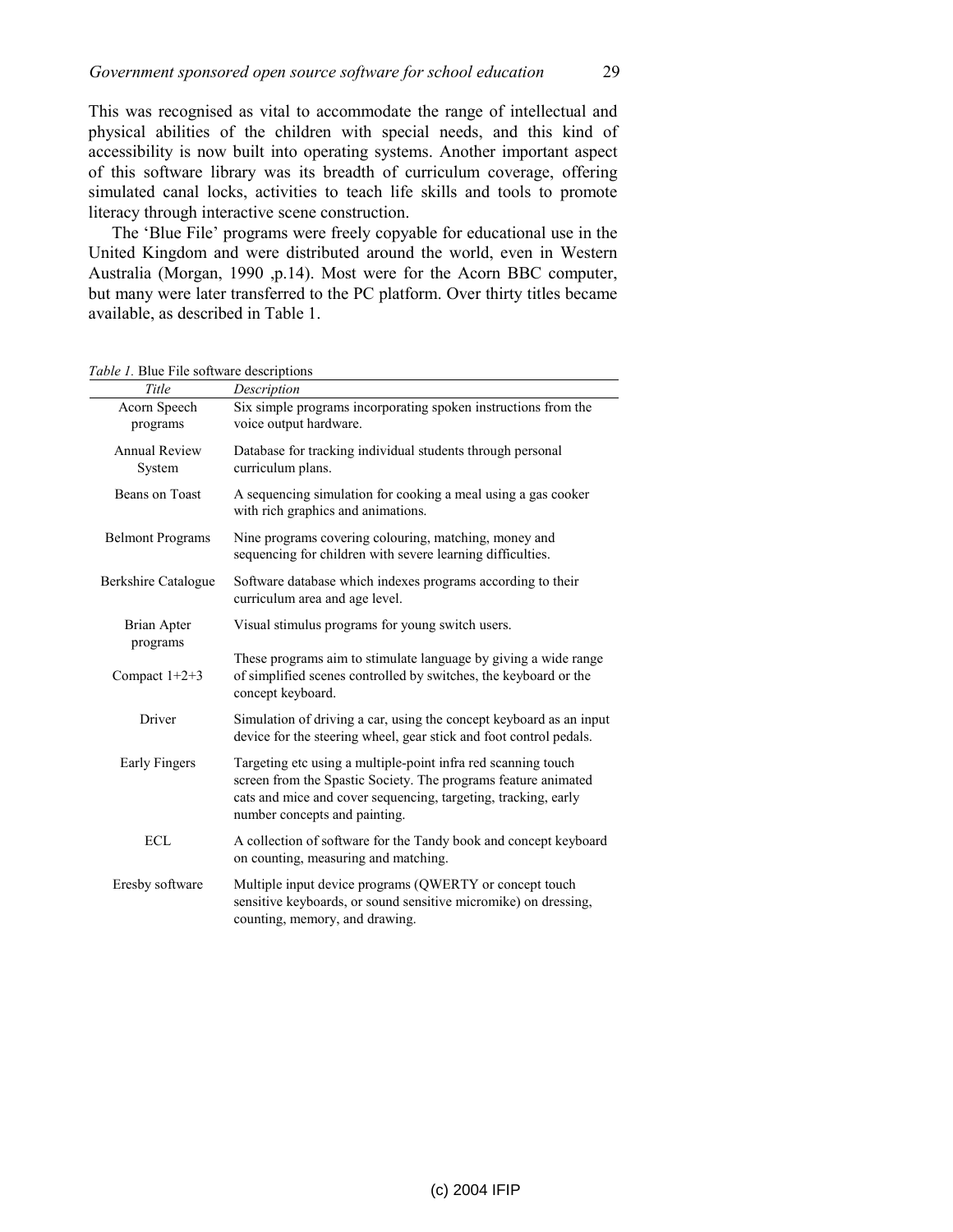| Title                            | Description                                                                                                                                                                                                |  |  |  |
|----------------------------------|------------------------------------------------------------------------------------------------------------------------------------------------------------------------------------------------------------|--|--|--|
| Firs                             | Early learning material covering counting, subtraction, coins,<br>sorting words and for preparing arithmetic worksheets.                                                                                   |  |  |  |
| <b>Floor Robots</b>              | Pre-LOGO activities controlling a turtle using joysticks,<br>microphones and other devices.                                                                                                                |  |  |  |
| Inner City                       | For reinforcing basic skills in primary and special schools, with<br>several simple adventure games.                                                                                                       |  |  |  |
| Lists                            | Jargon-free database for very young children to explore categories<br>of self-concept.                                                                                                                     |  |  |  |
| Look & Think                     | For visually handicapped youngsters.                                                                                                                                                                       |  |  |  |
| Magic Seeker                     | This contains a set of data files and overlays to go with a range of<br>content-free software such as Prompt, Touch Explorer and Lists,<br>concentrating on the concept of a magical journey of discovery. |  |  |  |
| MAISE programs                   | Eight programs covering counting, words and shape-matching.                                                                                                                                                |  |  |  |
| Picture                          | An early pre-number game for young children with severe learning<br>difficulties, linking the screen display with pictures on the concept<br>keyboard.                                                     |  |  |  |
| Moving In                        | A simulation of unloading a removal van full of furniture into a<br>house. Control is through creating grammatically correct sentences<br>using QWERTY or concept keyboard.                                |  |  |  |
| Picture Play                     | Picture-making activities using a range of input devices.                                                                                                                                                  |  |  |  |
| Prepositions                     | Practices the use of prepositions (in, by, beside, underneath,<br>behind etc) with simple animation effects.                                                                                               |  |  |  |
| Programmer's<br>Toolkits 1 & 2   | Early utilities for freezing processor activity to facilitate<br>screenshot capture and printout. Also includes routines for image<br>compression.                                                         |  |  |  |
| Prompt $2 & 3$                   | Flexible and popular assistive word-processor which allows<br>students to use the QWERTY or concept keyboard to input text.                                                                                |  |  |  |
| Redfile 1 & 2                    | Weaving simulation, building sentences by numbers, visual<br>stimulus, early number and attention span software using single<br>switch or keyboard input.                                                  |  |  |  |
| Simple use of<br>language        | The antics of Fred the fly: this figure is animated to practice use of<br>nouns, adjectives and prepositions.                                                                                              |  |  |  |
| Single Switch<br>Trainer & Wiper | These two programs enable a child using a single switch to learn<br>how to gain control with it, building up a scene.                                                                                      |  |  |  |
| Sums                             | Drill and practice software for exercise on the four rules of<br>number. Problems are generated automatically at set levels of<br>ability, and help/explanation is available at every stage.               |  |  |  |
| Touch Explorer                   | Classic content free software for concept keyboard touch-sensitive<br>pad. Teachers can link pictures or real objects to text and voices.                                                                  |  |  |  |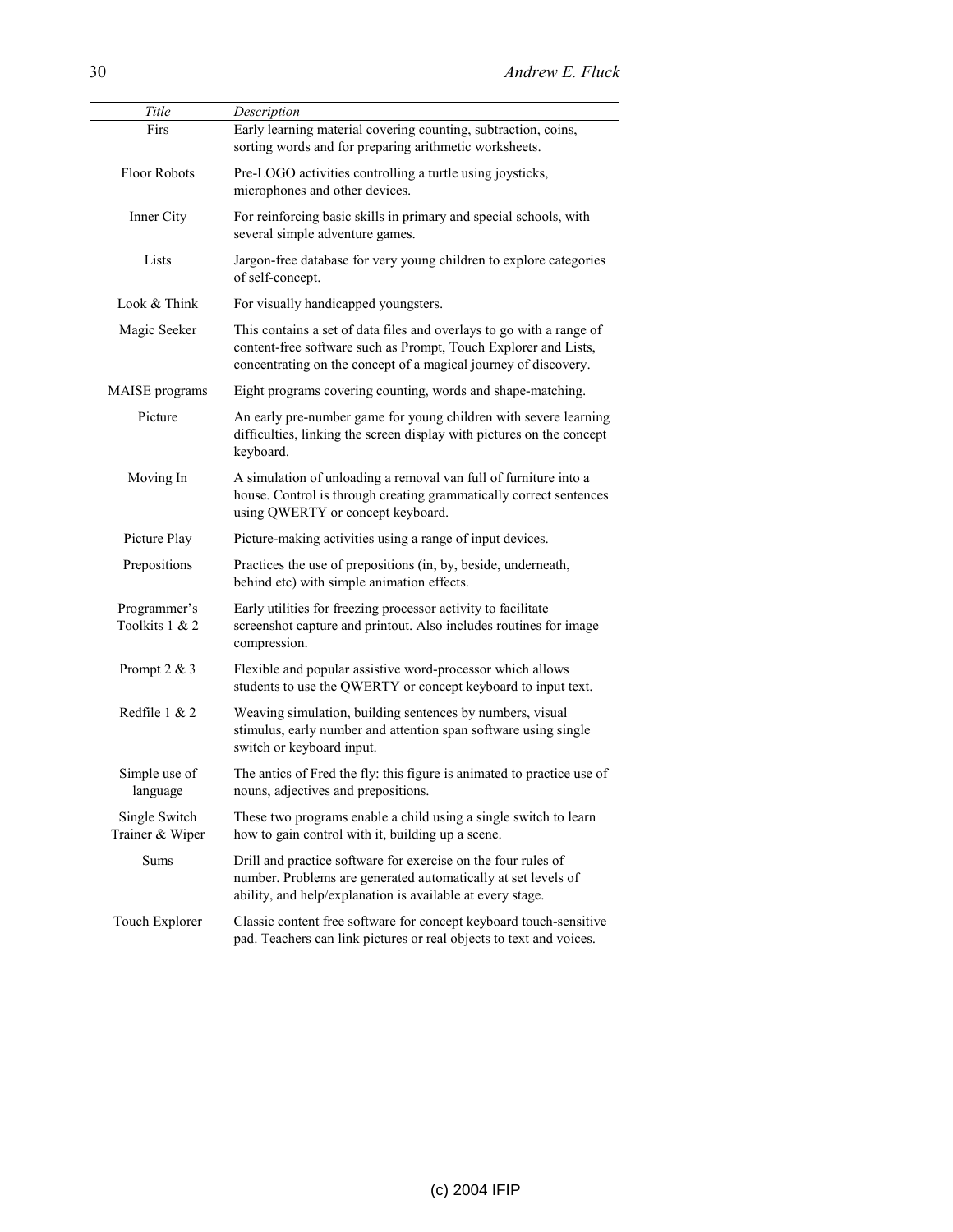| Title         | Description                                                                                                    |
|---------------|----------------------------------------------------------------------------------------------------------------|
| West Midlands | Early learning programs.                                                                                       |
| Wordsearcher  | Enables children to build their own simple word-puzzles and have<br>the printouts in double-height characters. |

Learning to Cope, 1986/7

# **3. OPEN VERSUS PROPRIETARY STANDARDS**

In retrospective review this range of government-sponsored software was critical to the adoption of information and communication technology (ICT) in not just special education but the broader school education community. One example can be drawn from the first version of the National Curriculum for England which suggested students should be able to "construct a simple story as a sequence of words pictures or sounds using an overlay keyboard or mouse" (HMSO, 1990, p.45). Eight years later the training standards for teachers required them to know the characteristics of talking word processors (Department for Education and Employment, 1998) an early example of which had been pioneered in the 'Blue File' software. These examples of non-traditional input and output systems were only one aspect which continued in later educational practice. Another was the way in which much of the best software was designed to be content-free or 'framework' in nature and could therefore be applied in many subject areas through the provision of appropriate data files. These data files could be devised with teaching materials by third parties and disseminated through educational exchanges. The critical factor here was the open nature of the standards for the files enabling anyone interested to construct new learning examples.

The battle between proprietary and open standards has almost invariably been won by the latter. The government-sponsored BBC computer in Britain and other countries lost out to the PC platform. The X400 OSI standards for email addresses and directories lost out to the Internet Engineering Taskforce's RFC 451 standards. Applebe (2003) predicts that Microsoft having adopted open XML for underlying file standards may shortly lose out in the competition with Linux and Open Office. Richard Stallman has argued since 1984 that the term 'free software' should be used and wrote the GPL (General Public Licence) to make the conditions clear. Linus Torvalds released the Linux operating system on  $17<sup>th</sup>$  September 1991 under a modified version of the GPL (Rivlin, 2003, p.206). The 'Blue File' software pioneered this approach in the context of school education and achieved global impact.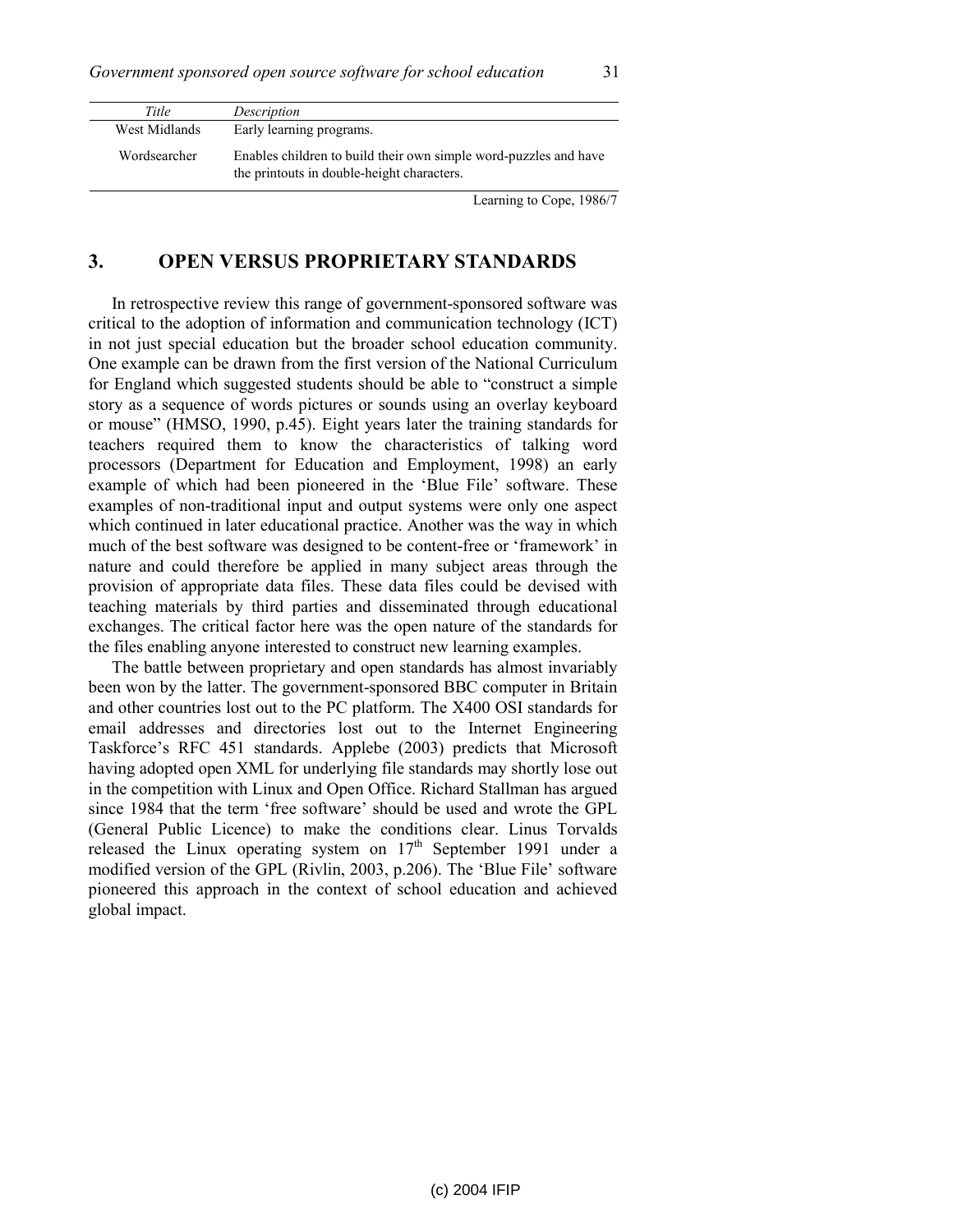## **4. OFFICE-CENTRIC VERSUS LIBRARIES OF CURRICULUM SOFTWARE**

The nature of classroom computer use in more recent years bears comparison with the strategies embedded in the 'Blue File'. A seven-year longitudinal study of computer use in Tasmanian primary classrooms revealed a disturbingly monotonous classroom software diet. Using categories established by a national discussion process (Fluck, 1998) observations were made by over a hundred pre-service teachers each year to assess which of these categories were used by pupils in the classes they observed over at least a two week period. Publishing electronically or to paper was found in a steadily increasing proportion of classrooms. However, personal communications and problem solving remain restricted to a small fraction of these same classrooms (Table 2).

*Table 2.* Proportions of primary school classrooms where pupils were observed using computers in identified learning modes

|      |            | Problem | Independent |             |               |
|------|------------|---------|-------------|-------------|---------------|
| Year | Publishing | Solving | Learning    | Researching | Communicating |
| 1995 | 75%        | 35%     | 36%         | 18%         | 6%            |
| 1996 | 78%        | 63%     | 44%         | 37%         | 11%           |
| 1997 | 82%        | 51%     | 52%         | 48%         | 16%           |
| 2000 | 86%        | 34%     | 59%         | 45%         | 35%           |
| 2001 | 85%        | 38%     | 50%         | 62%         | 42%           |
| 2002 | 86%        | 41%     | 66%         | 59%         | 39%           |
| 2003 | 94%        | 34%     | 72%         | 70%         | 42%           |

The results illustrate a trend to concentrate computer use in schools to the few basic software applications with which the teacher is familiar. This is often used to replicate activities that previously existed in the curriculum making ICT (where infrastructure is unreliable) a headache rather than an essential. This trend away from a rich repertoire of curriculum based software towards learning restricted by exclusive use of a basic 'Office' suite of productivity software can be seen as restrictive. It may satisfy a pedagogical rationale to prepare pupils for the world of work but does not easily translate into better learning in the wide range of subjects studied at school.

### **5. CONCLUSION**

If ICT is to transform the curriculum then teachers need a rich library of software, either through open sources or from good collections of on-line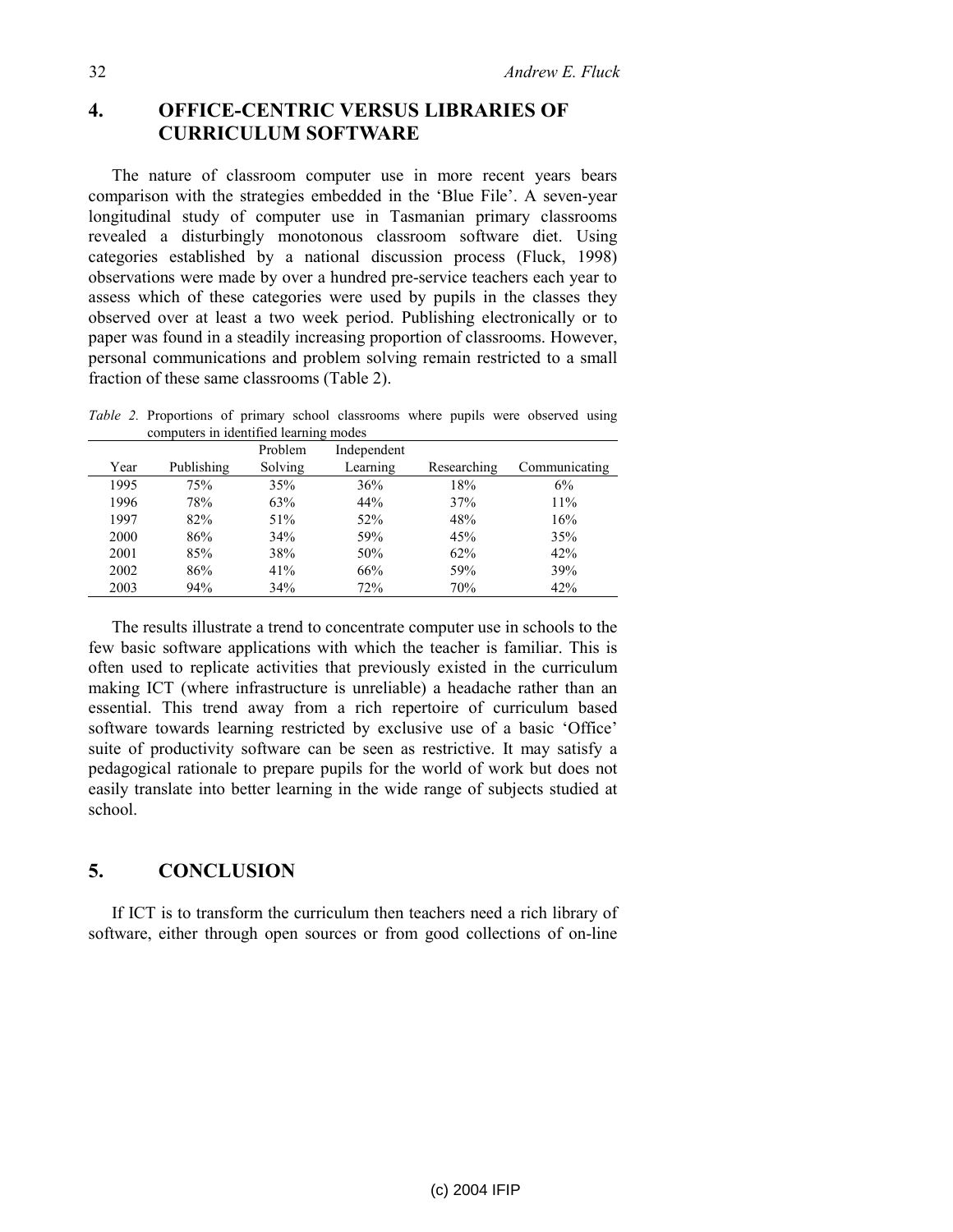learning objects. Open source projects in Australia include BELTS (Basic E-Learning Tool Set) sponsored by the government as a free open source software project to trial the use of on-line learning objects, and Moodle, an educational course management system used extensively in Western Australia (Oliver, 2003). Both of these can be found in Sourceforge.net, which hosts over 65,000 collaborative software projects (Goetz, 2003, p 166). The open source method has been applied to other joint ventures involving volunteers. Project Gutenberg uses distributed proof-reading whereby many copy editors check copyright-free texts for accuracy prior to dissemination (Goetz, 2003, p 166). The open source on-line encyclopedia 'Wikipedia' was designed using open source web-design software called Wiki by Jimmy Wales and his team from 2001. It had 150,000 entries, and hits to its web-site surpassed those of the Encyclopedia Britannica in 2003 (Goetz, 2003, p 166). The government education department for the state of Victoria in Australia sponsored a competition for school students to submit open source educational software (Wide Open Source, 2003), demonstrating a commitment to spreading the concepts through the education of students.

The Learning Federation <http://www.thelearningfederation.edu.au> is a joint venture involving government agencies which is developing a range of on-line learning objects for Australia and New Zealand. It is not the current intention of the Learning Federation to release its learning objects as open source code, reflecting the high cost of production. It remains to be seen what value these objects have as a market becomes established for such content. Characteristics of such a market may include language and cultural localization, and it will be important to link each object with appropriate points in the customer's school curriculum. As on-line learning objects become more widely available, they demonstrate the importance of the 'Blue File' concept of framework software, where different data files are accessed to provide learning experiences for different subject areas. However, the web-browser and plug-ins used to access the learning objects do not appear to be as flexible in terms of input and output device range as the 'Blue File' software showed possible.

#### **REFERENCES**

Applebe, W., 2003, The future of open source software, *J. of research and practice in IT*, **35**:4. On-line at http://www.acs.org.au/JRPITVolumes/JRPIT35/JRPIT35.4.227.pdf.

Department for Education and Employment, UK, 1998, *Summary of circular 4/98: Requirements for courses of initial teacher training*. Author: London, England. On-line at http://www.dfee.gov.uk/circulars/4\_98/summary.htm on 5th June 2000.